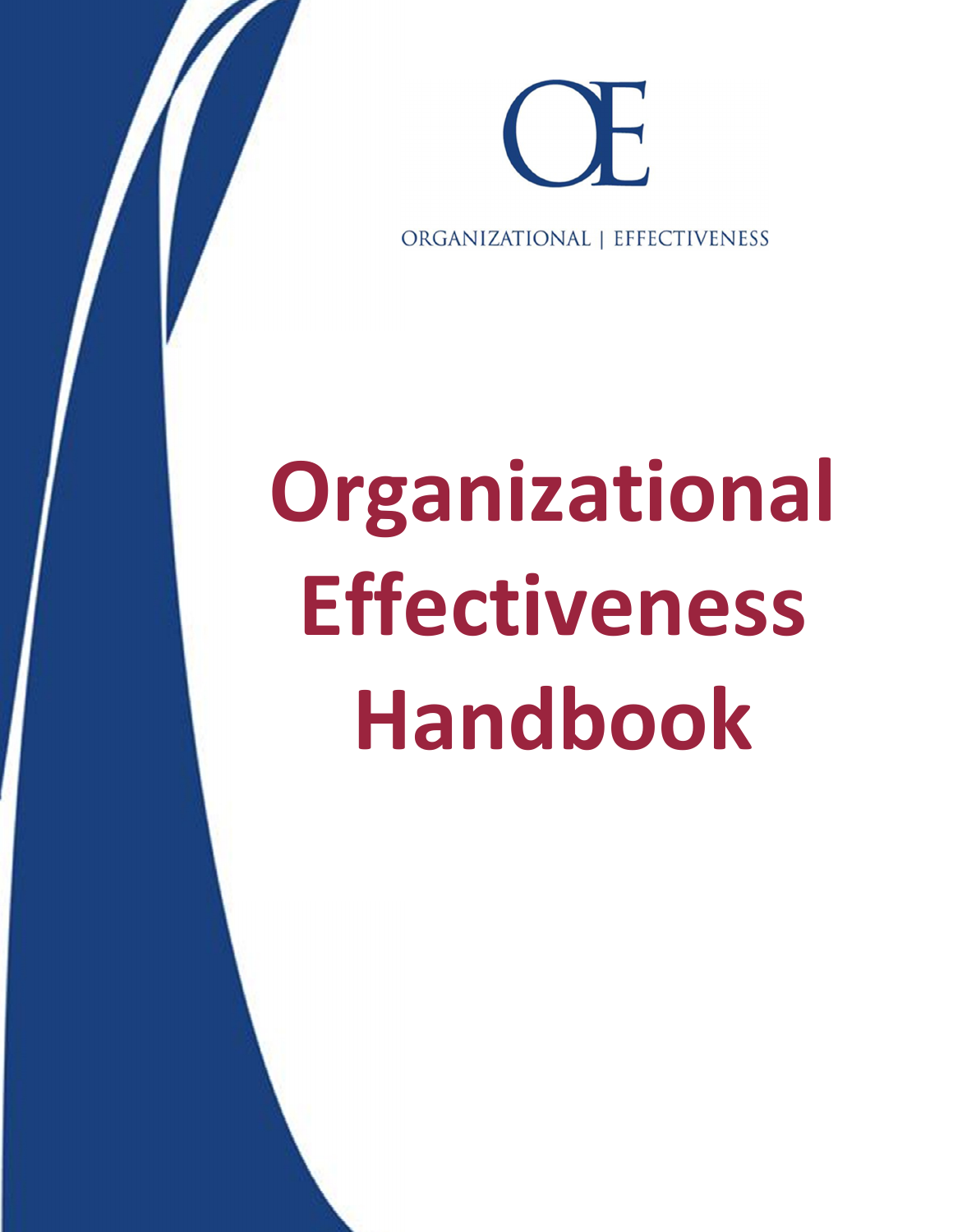# **Table of Contents**

| STRATEGIC SUPPORT FUNCTION CAPACITY AND CREDIBILITY MODEL  47 |  |
|---------------------------------------------------------------|--|
|                                                               |  |
|                                                               |  |
|                                                               |  |
|                                                               |  |
|                                                               |  |
|                                                               |  |
|                                                               |  |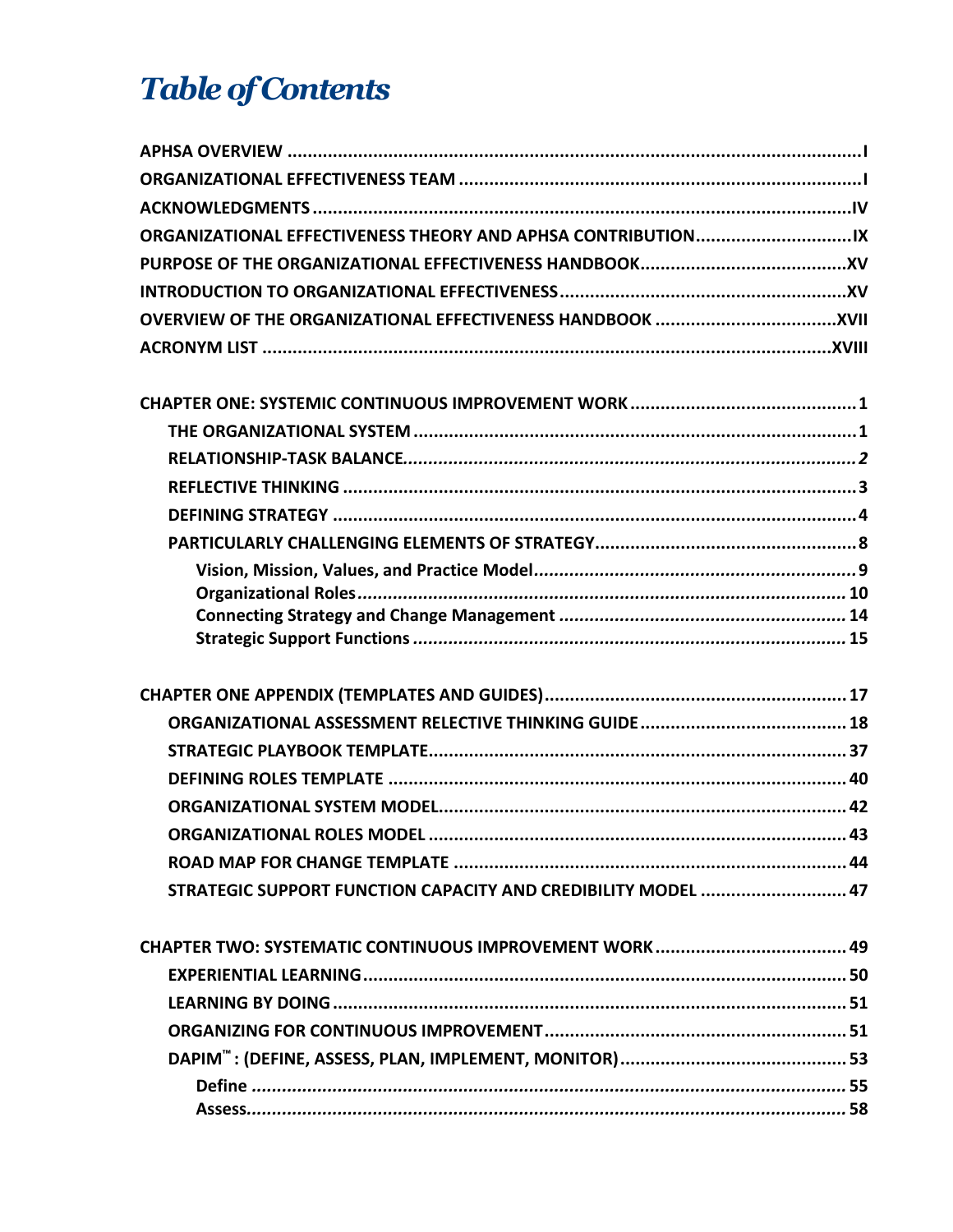| THE DAPIM <sup>TH</sup> PROCESS: BALANCING SAFETY AND ACCOUNTABILITY  123           |
|-------------------------------------------------------------------------------------|
|                                                                                     |
|                                                                                     |
| THE DAPIM <sup>TH</sup> PROCESS: PREPARATION AND PLANNING FOR SESSIONS 130          |
| THE DAPIM <sup>"</sup> PROCESS: DOCUMENTING THE CONTINUOUS IMPROVEMENT PROCESS  131 |
| SPONSOR GROUP AND CONTINUOUS IMPROVEMENT TEAM LINKAGE 132                           |
|                                                                                     |
|                                                                                     |
|                                                                                     |
|                                                                                     |
|                                                                                     |
|                                                                                     |
|                                                                                     |
|                                                                                     |
|                                                                                     |
|                                                                                     |
|                                                                                     |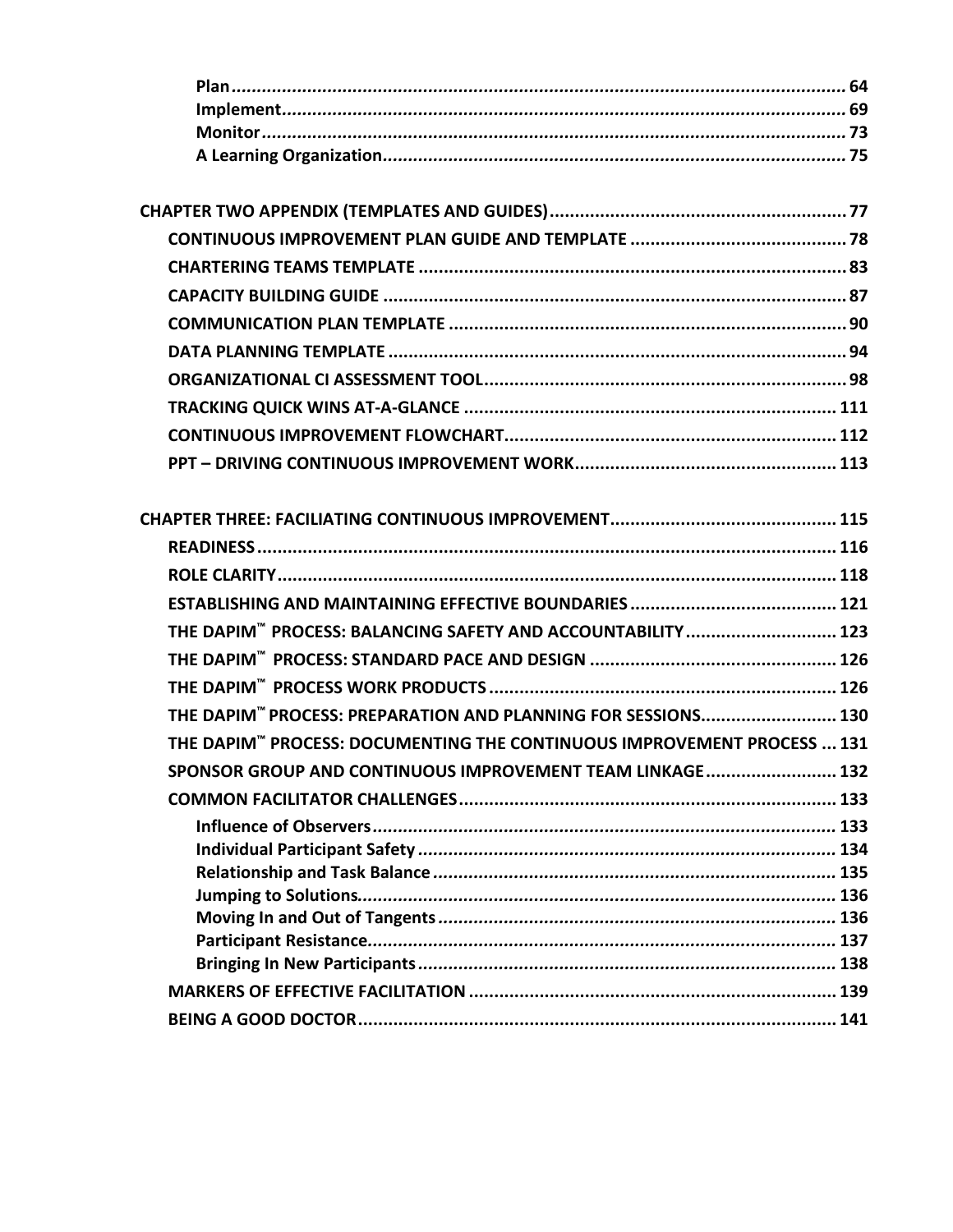| <b>MARKERS OF EFFECTIVENESS: SUCCESS FACTORS FOR INTERNAL FACILITATORS  176</b> |  |
|---------------------------------------------------------------------------------|--|
|                                                                                 |  |
|                                                                                 |  |
|                                                                                 |  |
|                                                                                 |  |
| DAPIM <sup>T</sup> PROCESS WORK PRODUCTS: EXAMPLE: CHARTERING A CI TEAM'S WORK  |  |
|                                                                                 |  |
|                                                                                 |  |
| <b>CHAPTER FOUR: CONTINUOUSLY IMPROVING FROM THE INSIDE OUT</b>                 |  |
|                                                                                 |  |
|                                                                                 |  |
|                                                                                 |  |

#### CHAPTER FOUR APPENDIX (TEMPLATES AND GUIDES) ....................................................... 226

Task-oriented team activities:

- A. Building Capacity
- B. Clarifying Roles by Level
- C. Conducting an After Action Review
- D. Decision-Making
- E. Developing Vision, Mission, and Values for Your Organization
- F. Establishing Strategic Goals and Objectives
- G. Following Through
- H. Frontline Practice
- I. Managing Change
- J. Meeting Management
- K. Monitoring
- L. Setting Consistent Supervisory Standards
- M. Succession Planning
- N. Time Management
- O. Time Management: Using E-mail and Phone

Relationship-oriented team activities:

- P. Addressing Disproportionality and Disparity in Human Services Outcomes
- Q. Building High Performing Teams
- R. Building Trust
- S. Communicating Your Message Up in the Organization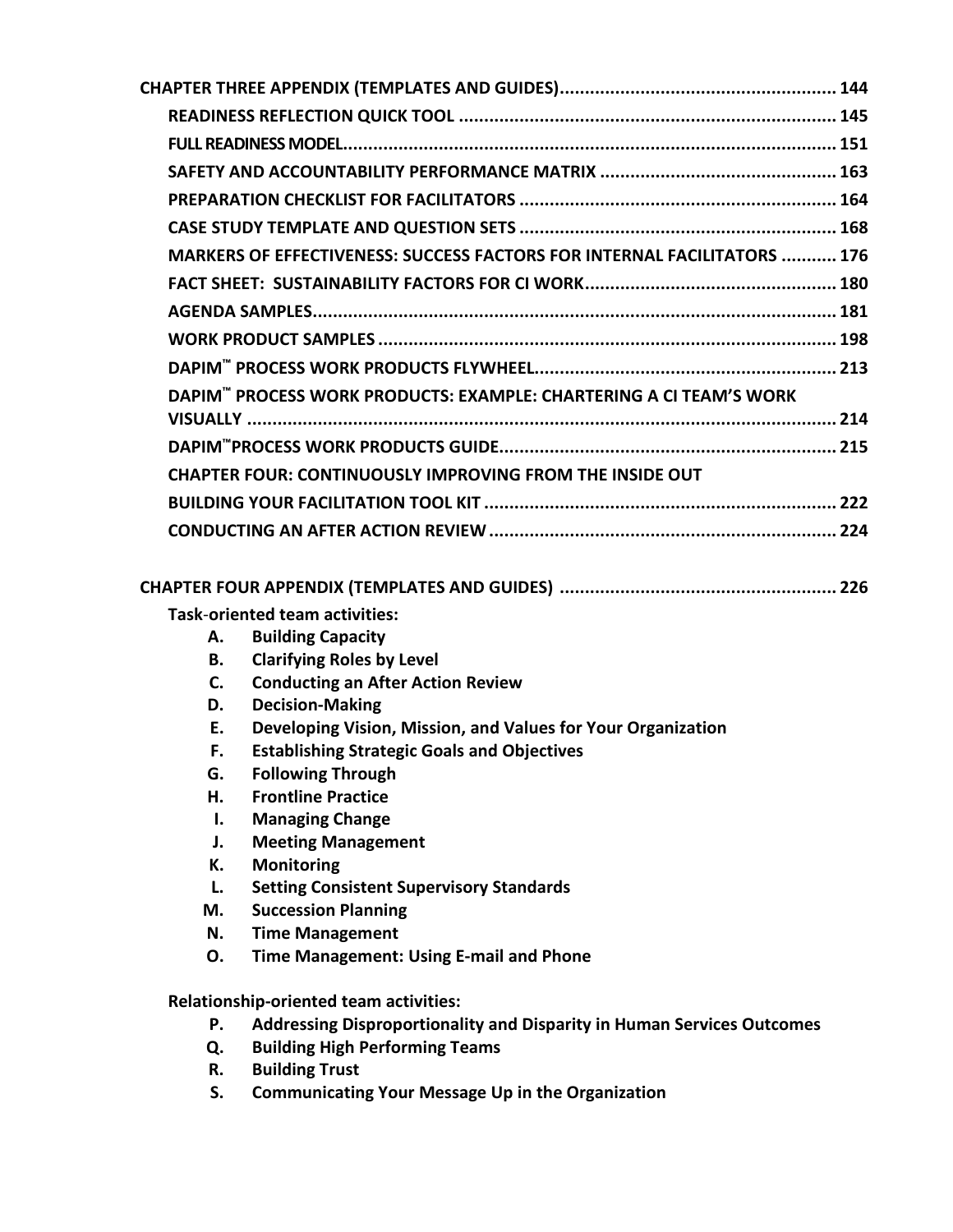- T. Developing Team Capacity and Performance
- U. Difficult, Courageous Conversations
- V. Establishing a Culture of Empowerment
- W. Leadership
- X. Managing Stress
- Y. Maximizing Effectiveness of a Multi-Generational Workforce
- Z. Performance Management
- AA. Positive Reinforcement
- BB. Resistance and Power
- CC. Retention
- DD. Selling Change
- EE. Strategic Partnerships
- FF. What Supervisors Can Impact
- GG. Capacity and Task Planning
- HH. Role Clarification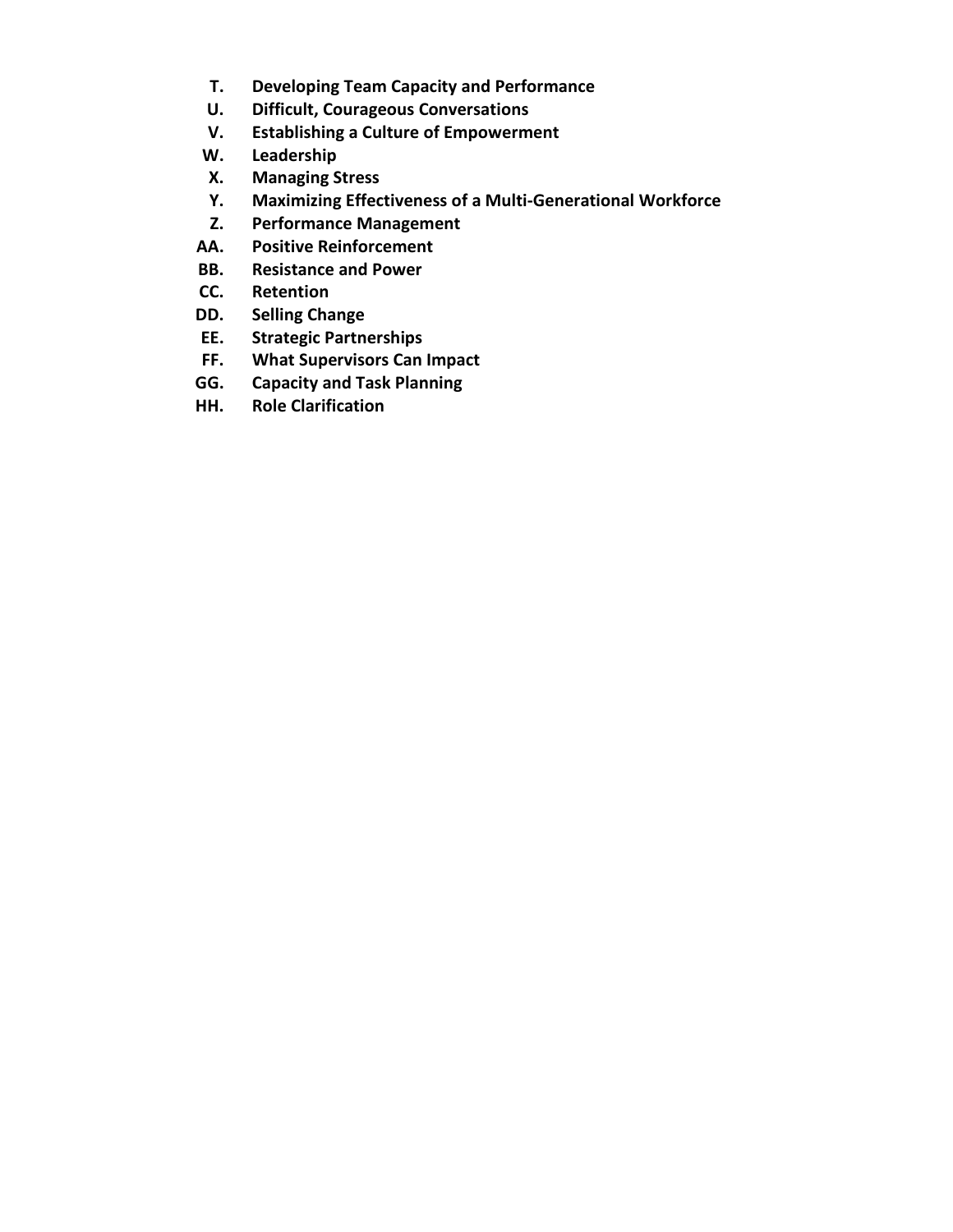

## **APHSA Overview**

The American Public Human Services Association (APHSA), founded in 1930, is a nonprofit, bipartisan organization of state and local human service agencies and individuals who work in or are interested in public human service programs. APHSA pursues excellence in health and human services by supporting state and local agencies, informing policymakers, and working with our partners to drive innovative, integrated and efficient solutions in policy and practice.

APHSA's Organizational Effectiveness (OE) team provides consulting products and services to help state and local public human services agencies continuously improve their performance and capacity. APHSA's OE consultants have facilitated more than 60 improvement projects with public human service organizations in over 25 states. This handbook is a compilation of tools and materials developed in the course of completing and reflecting on those projects.

# Organizational Effectiveness Team

## Phil Basso

Phil Basso is APHSA's Director of Organizational Effectiveness, specializing in products and consulting services that help agencies improve their performance and capacity. Prior to joining APHSA in 2003, Phil worked for over 15 years in the corporate sector, including eight years as a human resources and general management executive. During Phil's APHSA tenure the OE team has successfully delivered over fifty field consulting projects with members at the state, regional and local levels. Phil earned a BA in Sociology from SUNY-Binghamton, an MILR from Cornell University, and 18 doctoral credits in Education from The College of William and Mary.

## Melissa Kanaya

Melissa Kanaya, APHSA Senior Program Associate, has main oversight responsibility for the Positioning Public Child Welfare Guidance, a project to develop standards and guidance for the field of public child welfare, and also has responsibility for a broad range of project

© 2011 American Public Human Services Association. All rights reserved. i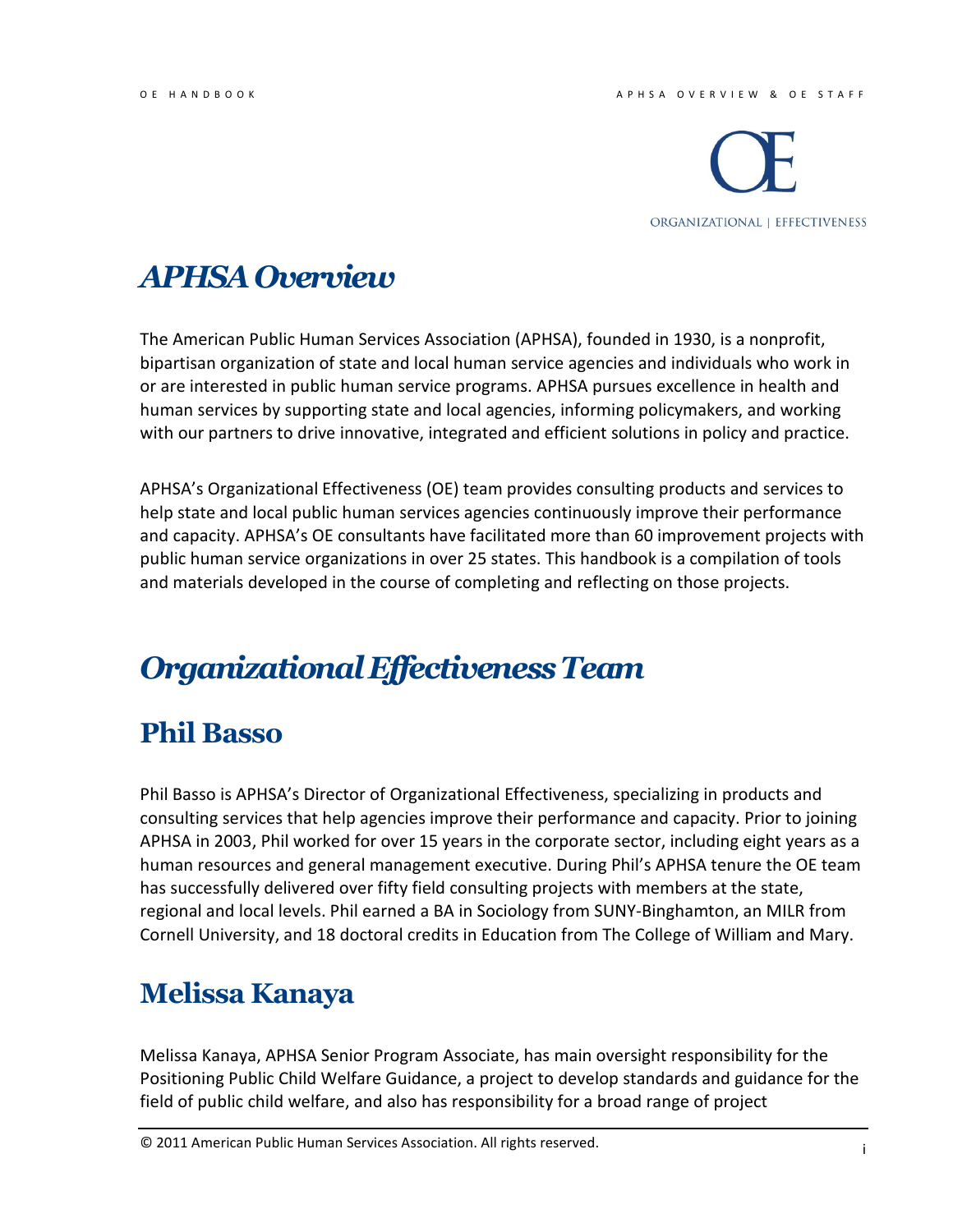management efforts. Prior to this position, Melissa worked in direct service to start an AmeriCorps Program and was a Program Coordinator of a welfare-to-work program. Melissa has a Bachelor of Arts degree from the University of Washington, a Master's degree from Georgetown University, and a Master's degree from American University.

## Kathy Jones Kelley

Kathy Jones Kelley, APHSA Organizational Effectiveness Consultant, specializes in products and consulting services that focus on the continuous improvement of organizational performance and performance capacity. Kathy has worked in the human services field since 1983 and since 1992 has focused on the development and delivery of training curriculum, transfer of learning, and organizational effectiveness products and services for the child welfare field. Kathy has led major improvement efforts in Pennsylvania promoting workforce development, leadership development and organizational effectiveness and their impact on child and family outcomes in child welfare.

## Robin O'Brien

Robin O'Brien, APHSA Organizational Effectiveness Consultant, has 15 years experience managing projects and programs in the nonprofit, public and corporate sectors. Since joining APHSA in 2005, Robin has spearheaded OE product development and marketing efforts and led or facilitated strategic planning, workforce capacity building, and continuous performance improvement efforts for a range of state and local human services agencies. Robin received BA's with honors in History and Government & Politics from the University of Maryland at College Park and a Masters in Industrial-Organizational Psychology from Baruch College, City University of New York.

## Jon Rubin

Jon Rubin is an Organizational Effectiveness Consultant with APHSA serving state and local members by providing program development consultation and continuous improvement support. After receiving his Masters Degree in Social Work from Temple University, Jon began his career as a social worker in the child welfare field, eventually becoming a supervisor and Administrator for Child Protective Services at the county level. During that time, Jon frequently provided training and technical assistance regarding child protective services to staff and the local community along with his other duties. After 15 years of direct service practice, Jon became and Organizational Effectiveness Specialist for Pennsylvania's Child Welfare Training

© 2011 American Public Human Services Association. All rights reserved. ii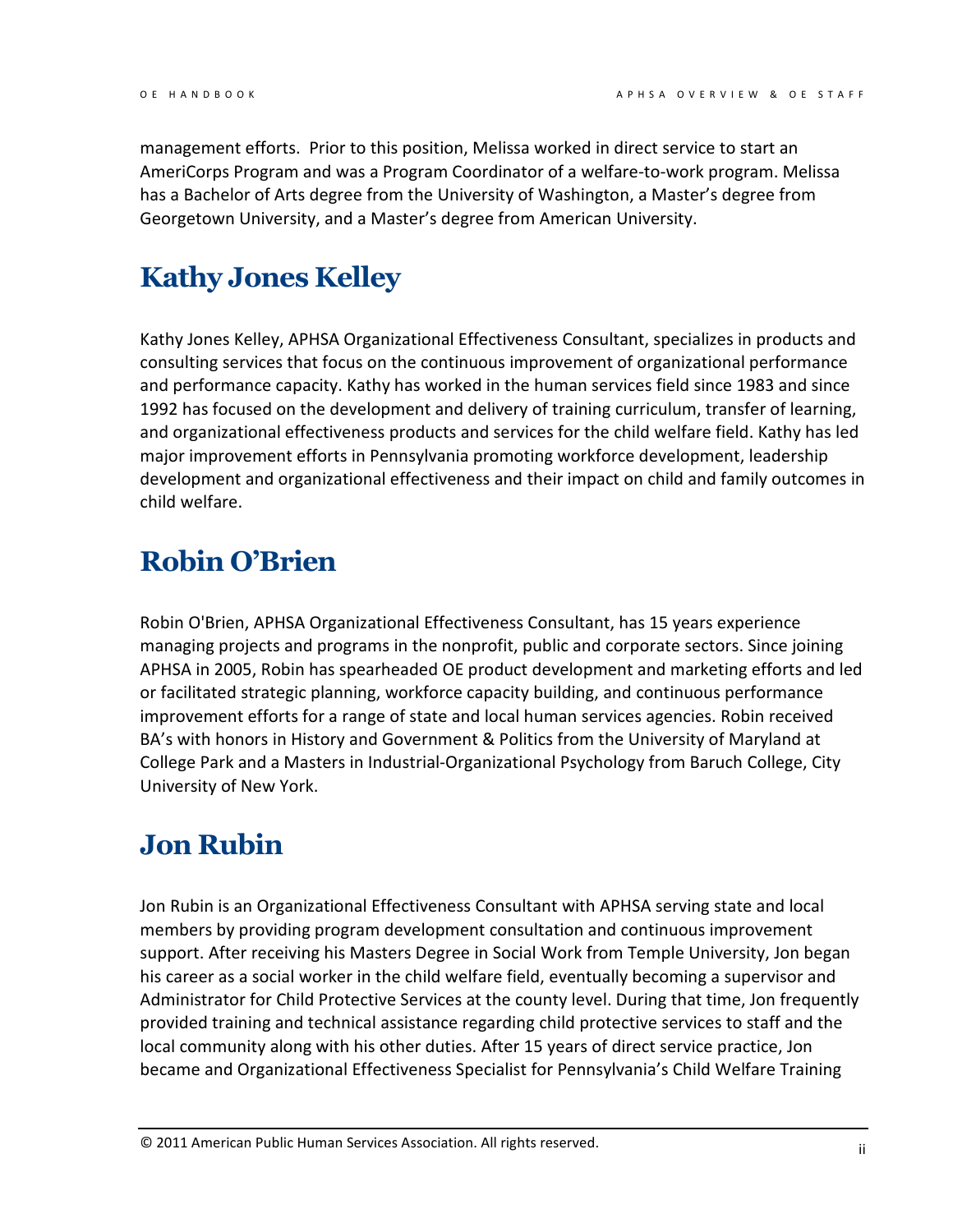Program and prior to joining APHSA served as the Interim Director for the Training Program. Jon is also an experienced therapist, having provided individual, family, and group therapy.

### Contact Us

For additional information on APHSA and/or the Organizational Effectiveness Department visit our web-site at www.aphsa.org or email us at oeinfo@aphsa.org.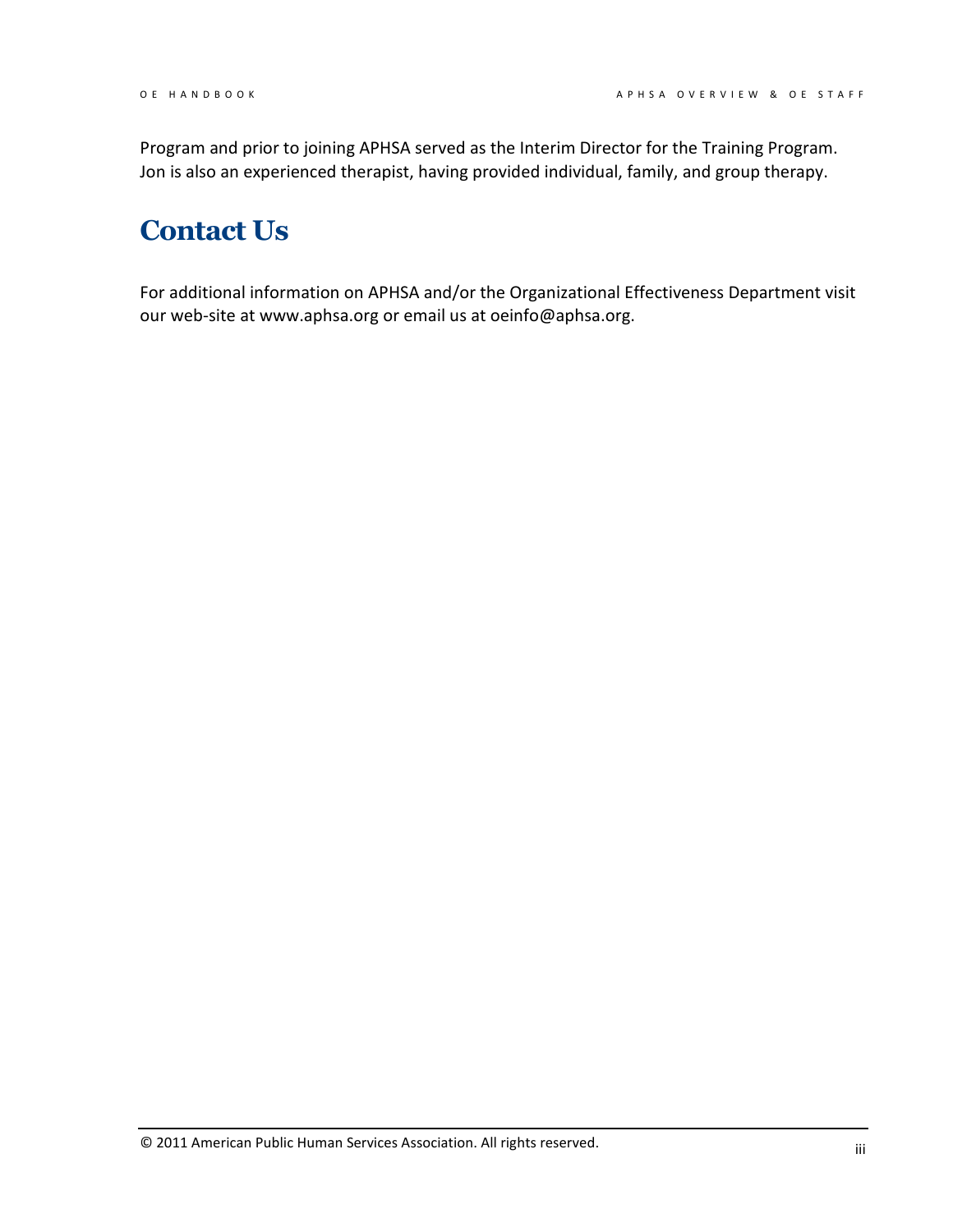## Acknowledgments

APHSA is continuously improving its Organizational Effectiveness (OE) products and services based on the real life experiences of the states, counties, and organizations that have engaged in continuous improvement efforts with our OE staff. We would like to acknowledge the following states, counties, and organizations for the contributions they have made:

#### Arizona Department of Economic Security

- Workforce and HR Functional Capacity-Building Institute
- Supervisor and Manager Development- Various Local Offices
- Sustainability- Developing an Internal OE Consulting Team

#### California Health and Human Services Agency

- Workforce and HR Functional Capacity-Building Institute
- (for both the State and LA County)
- Comprehensive Organizational Assessment- Ventura County
- HR Functional Assessment and Improvement Planning- Ventura County
- Supervisor and Manager Development Program- Ventura County
- Executive Team Assessment and Improvement Planning- Santa Cruz County
- Positioning Public Child Welfare Guidance Institute- Calaveras County
- Sustaining TANF-Child Welfare Collaboration (Linkages)

#### Casey Family Programs

• Developing an Internal OE Consulting Team (Technical Assistance Unit)

#### Center for Workers with Disabilities

• Stakeholder Assessment and Planning- Rhode Island Summit

#### Colorado Department of Human Services

- Positioning Public Child Welfare Guidance Institute- Larimer County
- State-wide Practice Model Development and Implementation

#### Delaware Department of Health and Social Services

• Strategic Support Function Improvement- Policy Support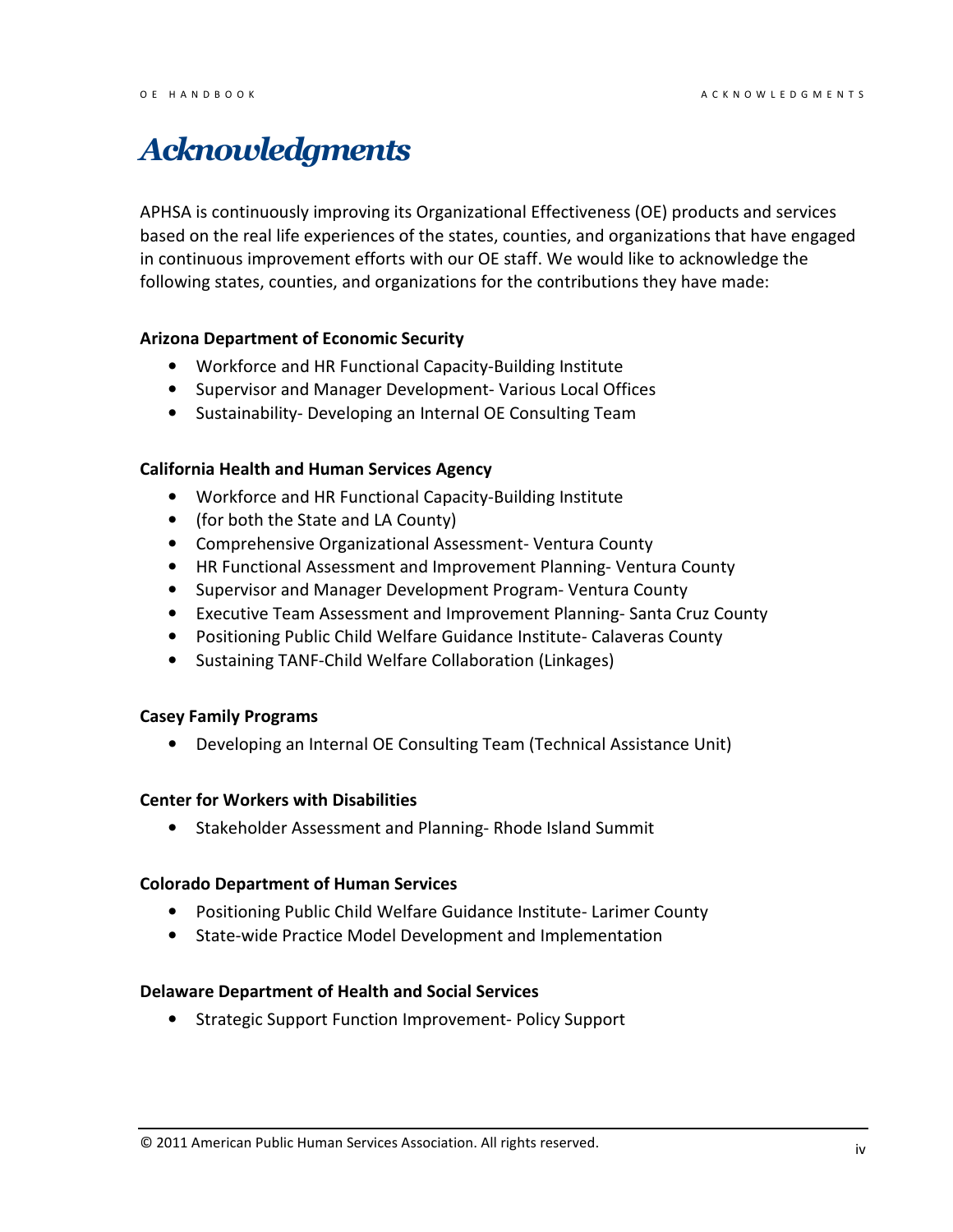#### District of Columbia Child and Family Services Agency

- Positioning Public Child Welfare Guidance Institute
- Workforce and HR Functional Capacity-Building Institute

#### District of Columbia Department of Human Services

• Major System Transformation

#### District of Columbia Department of Disability Services

• Leadership Team Development and Agency Continuous Improvement

#### Florida Department of Children and Families

• HR Function Team-Building

#### Ohio Department of Job and Family Services

• Retention and Succession Planning- Greene County

#### Kansas Department of Social and Rehabilitative Services

- Strategic Planning and Linkage to Regional Office Planning
- Positioning Public Child Welfare Guidance Institute

#### Idaho Department of Health and Welfare

• Workforce and HR Functional Capacity-Building Institute

#### Louisiana Department of Social Services

• Strategic Planning

#### Maryland Department of Health and Mental Hygiene

- Executive Team Development and Services Integration Planning-
- Montgomery County

#### Maryland Association of County Human Services Administrators

• Strategic Planning

#### Maryland Department of Human Resources

• Positioning Public Child Welfare Guidance Institute- Baltimore County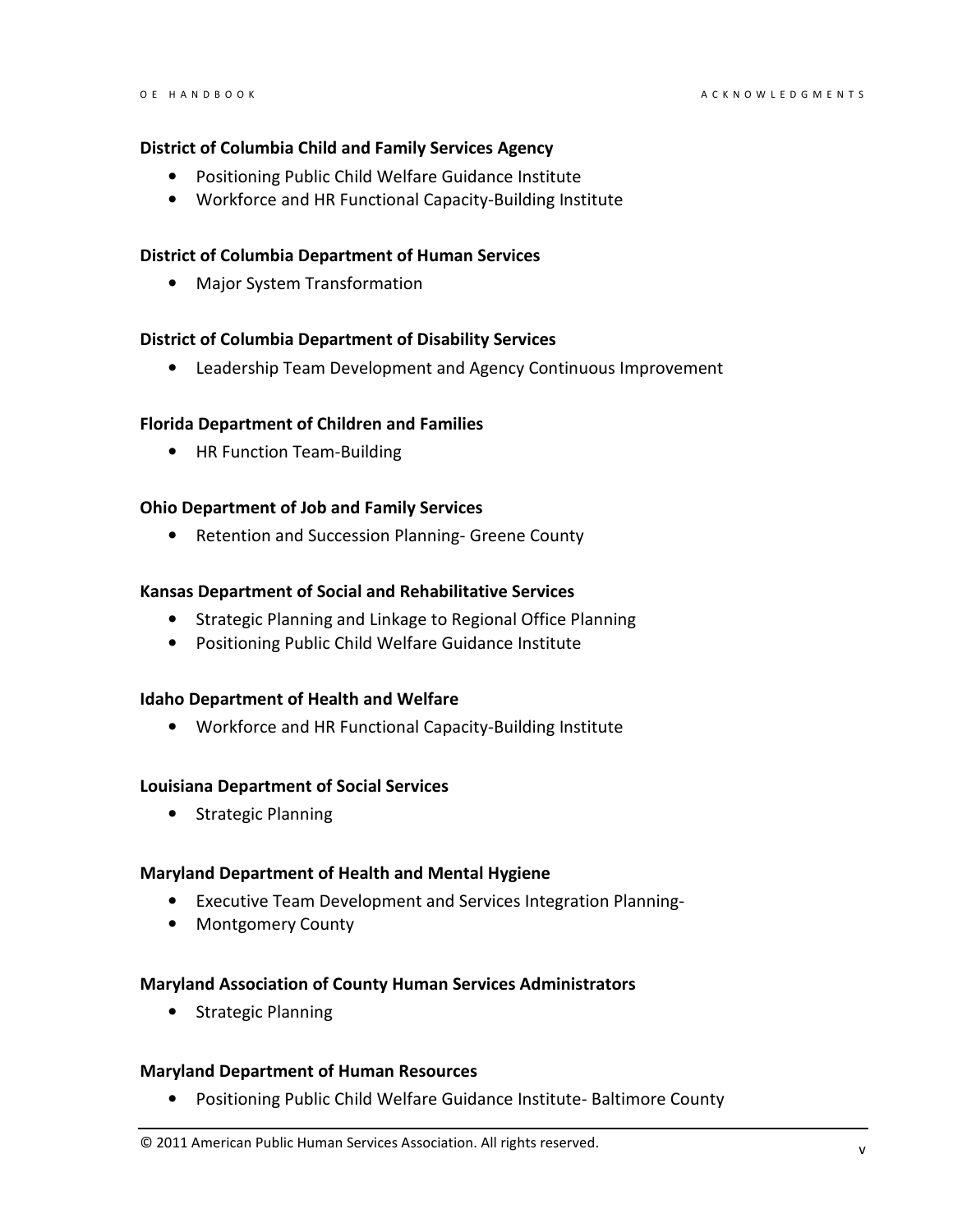#### Michigan Department of Human Services

• Practice Model Development and Implementation

#### Minnesota Department of Human Services

- Linking State-wide and County-level Strategic Planning
- Practice Model and Training System Innovation
- Executive Team Assessment and Improvement Planning Hennepin County

#### Mississippi Department of Human Services

- Comprehensive Organizational Assessment, Strategic and Improvement Planning
- HR Service Delivery and Program Improvement Planning

#### National Campaign to Prevent Teen and Unplanned Pregnancy

• Institute to Strengthen Pregnancy Prevention Services for Youth in Foster Care

#### New Mexico Children, Youth, and Families Department

• Practice Model Development and Implementation

#### New York State Department of Family Assistance

- Workforce and HR Functional Capacity-Building Institute
- Executive Team Assessment and Development
- Leadership Team Assessment and Development Yates County

#### North Carolina Department of Health and Human Services

- Comprehensive Organizational Assessment; On-Line Tool Development and Implementation- Association of County Directors
- Planning for Multi-Year Improvement of Work Support Strategies

#### North Carolina Children and Family Services Association

• Strategic Planning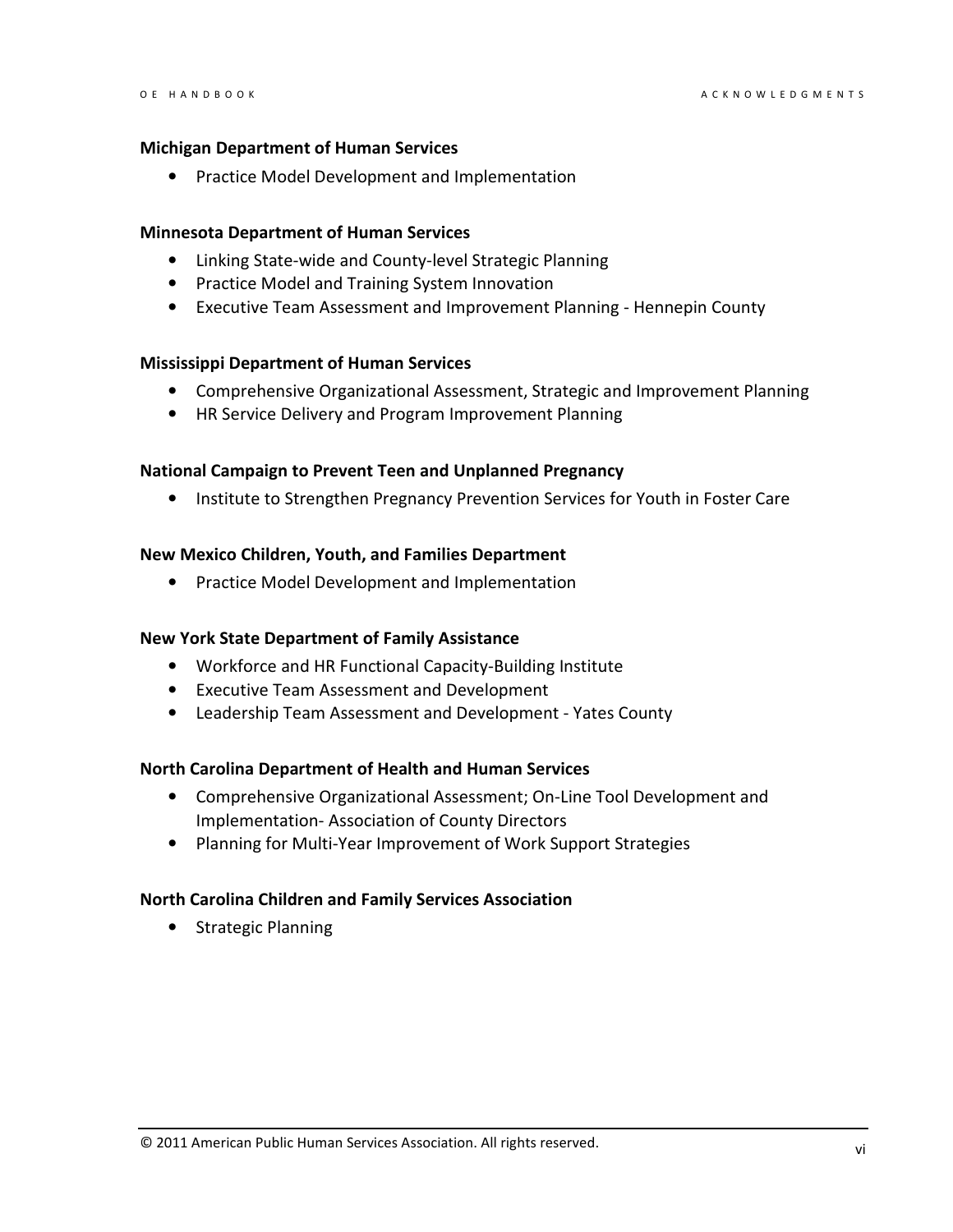#### Pennsylvania Department of Public Welfare and the University of Pittsburgh School of Social Work

- Strategic and Improvement Planning; Development of Organizational Effectiveness Practice Team- Child Welfare Training Program (University of Pittsburgh)
- Embedding Continuous Improvement Practices at the Central Office, Regional Offices, Various Counties, and the Quality Assurance Function
- On-going Capacity Building of Organizational Effectiveness Practice Team, Supervisors, and Leadership - Child Welfare Training Program (University of Pittsburgh)
- Strategic Planning for Continuous Improvement- Pennsylvania Office of Children, Youth and Families
- Child Welfare Practice Model Supervisory Skills Development Pennsylvania Office of Children Youth and Families
- Strategic Planning/Communications Pennsylvania Children and Youth Administrators

#### Public Consulting Group

• Workforce Capacity Building for Child Welfare and Juvenile Justice Division

#### SNL Financial (for-profit financial institution)

- Workforce Capacity Building- Strategic Assessment and Improvement Planning
- HR Function Continuous Improvement
- Executive Coaching

#### Tennessee Department of Children's Services

- Workforce and HR Functional Capacity Building Institute
- Mission, Vision and Values Development

#### Tennessee Department of Human Services

• Supervisor and Manager Team Development - District 6

#### Texas Department of Family and Protective Services

- Leadership Team Development- All Child Protective Services Regions
- Staff Retention and Culture Change Houston Region
- Continuous Improvement: Retention and Disproportionality- Child Protective Services
- Sustainability Developing an Internal OE Consulting Team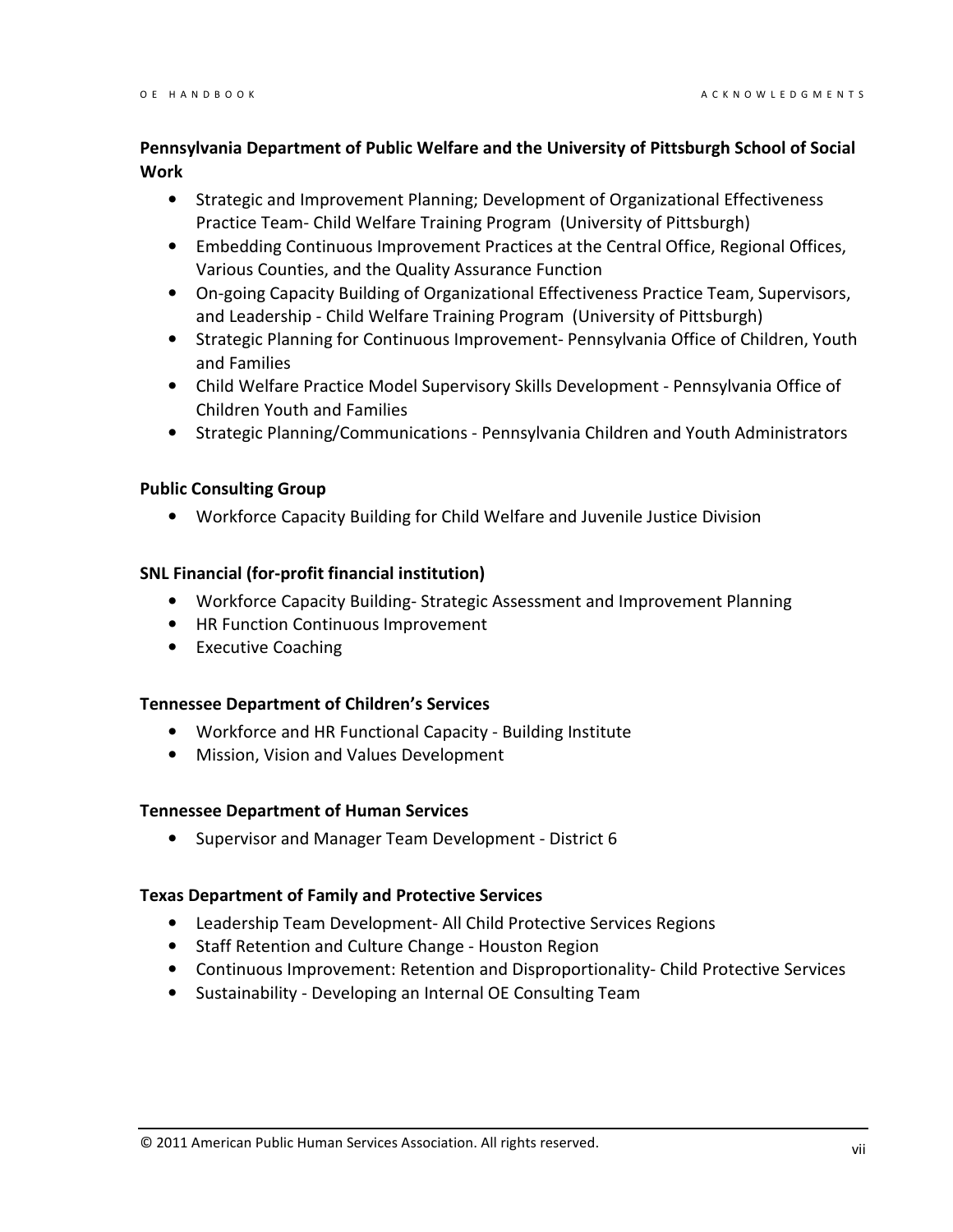#### Virginia Department of Social Services

- Workforce and HR Functional Capacity Building Institute
- Comprehensive Organizational Assessment Hampton County
- Positioning Public Child Welfare Guidance Institute Charlottesville

#### United States Marine Corps, Family Services Unit

• Strategic Performance Management

#### Washington Department of Social and Health Services

• Workforce and HR Functional Capacity-Building Institute

#### West Virginia Bureau of Families and Children

• Succession Planning- Initial Business Case Development

#### Wisconsin Department of Children and Families and the University of Wisconsin at Madison

- Practice Model Development and Alignment
- Embedding Practice Model and Continuous Improvement Various Counties
- Training System Innovation and Building OE Capacity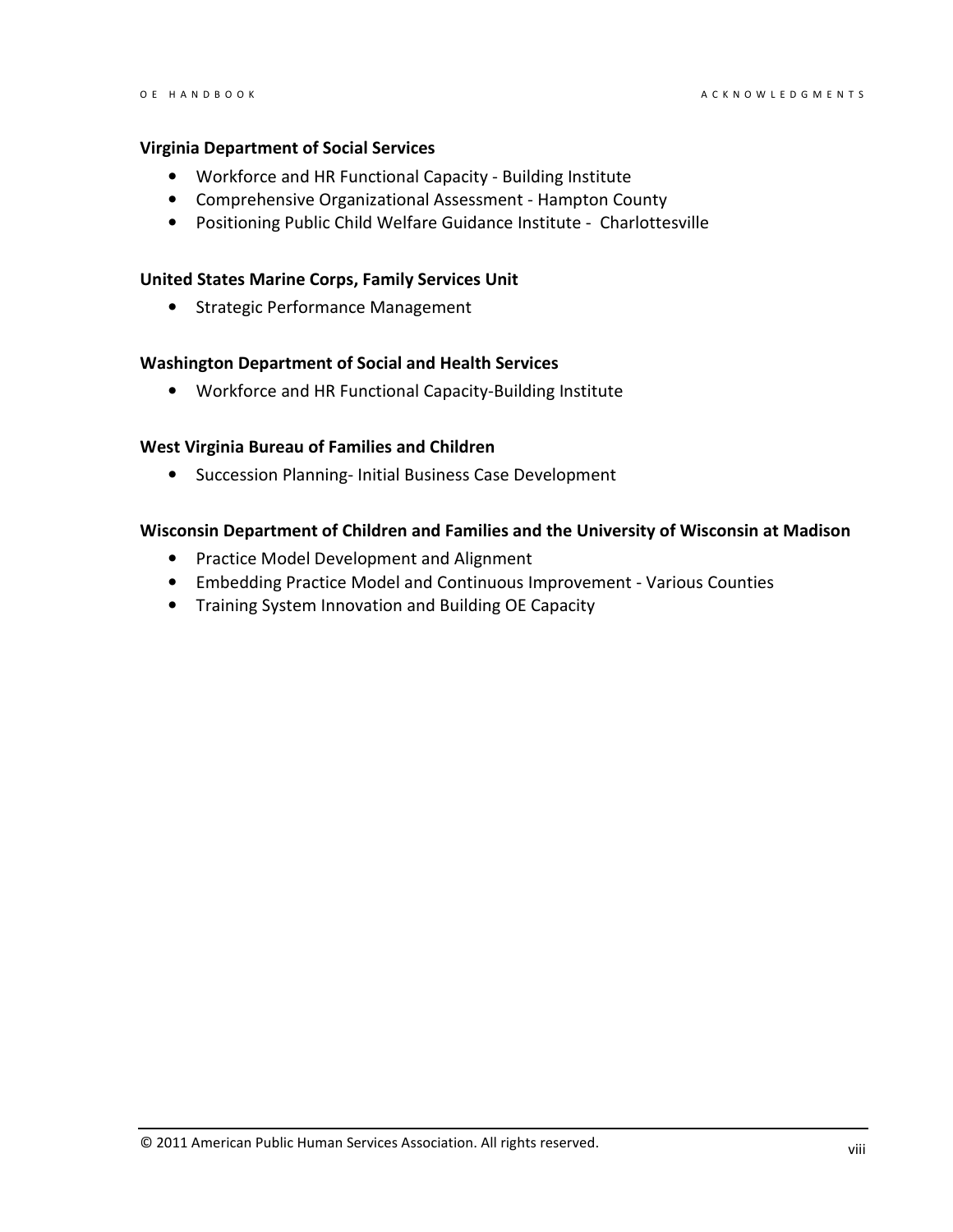## Organizational Effectiveness Theory and APHSA **Contribution**

In formulating our strategy and continuously improving our products and services, the APHSA OE team draws on our experiences working with the agencies acknowledged above and on our review of several theoretical perspectives to identify the basic principles conducive to guiding OE initiatives. Members bring to the team a range of intellectual influences. We examine these influences as a team to identify the value they provide to the agencies we serve and develop models, tools, and methods to put that value into practice. We then refine these models, tools, and methods in partnership with our clients. At times, this process leads us to contribute something new to the theory and practice of OE.

The following are the primary academic and applied sources that have influenced the development of the models, tools, and methods in this handbook. These theories provide the essential conceptual framework and support for APHSA's current technical assistance efforts to help human service agencies' improve their OE capacity.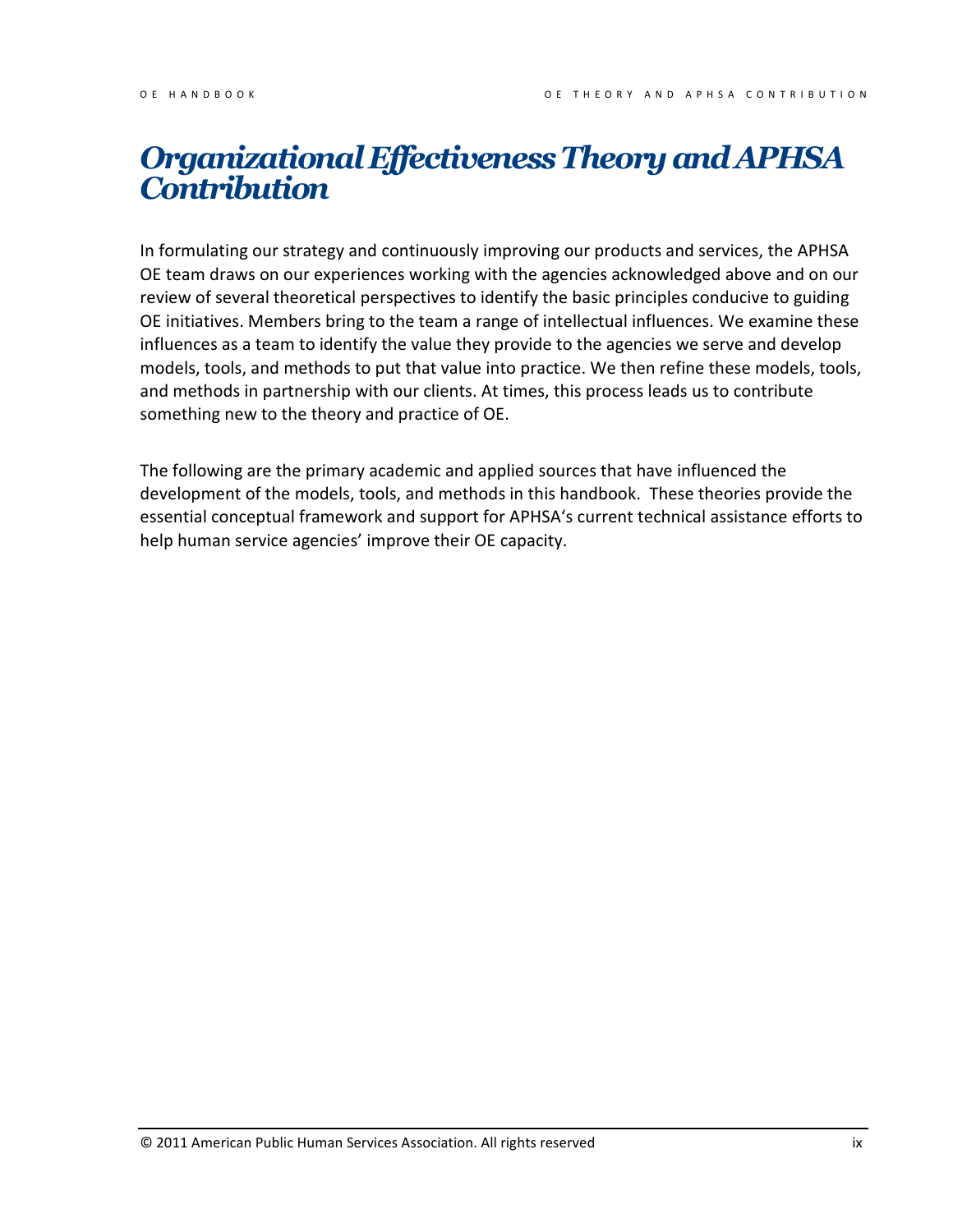| <b>Theory and APHSA Contribution</b>                                                                                                                                                                                                                              | "Academic" Sources                                               | "Applied" Sources                                                                           |
|-------------------------------------------------------------------------------------------------------------------------------------------------------------------------------------------------------------------------------------------------------------------|------------------------------------------------------------------|---------------------------------------------------------------------------------------------|
| <b>Relationship-Task Balance</b>                                                                                                                                                                                                                                  | Daniel Goleman                                                   | Ken Blanchard                                                                               |
| Proficiency in fostering relationships and accomplishing tasks are not<br>either-or or zero-sum propositions. Each benefits from advances in the                                                                                                                  | Megan Tschannen-Moran,<br><b>Trust Matters</b>                   | Noel Tichy                                                                                  |
| other or suffers from the lack of those advances.                                                                                                                                                                                                                 | Lee Bolman and Terrance Deal,<br><b>Reframing Organizations</b>  | Joseph Grenny, Crucial<br>Conversations                                                     |
| <b>Open Systems</b>                                                                                                                                                                                                                                               | Wayne Hoy and Cecil Miskel,<br><b>Educational Administration</b> | Peter Senge (Open Systems)                                                                  |
| Social systems, including agencies, are comprised of inputs,<br>performance capacity (leverage of inputs), performance outputs, client<br>impacts, and relationships within their environment (e.g., stakeholders),<br>all of which are dynamic and interrelated. |                                                                  | Literature on Systems of<br><b>Care and Services</b><br>Integration (parallel<br>processes) |
| APHSA is defining and testing core "drivers" of performance capacity as well<br>as "levers" that cut across all drivers, including Time Management,<br>Partnership and Collaboration, and Communication.                                                          |                                                                  |                                                                                             |
| <b>Functional Capacity</b>                                                                                                                                                                                                                                        | <b>Henry Mintzberg</b>                                           | David Ulrich                                                                                |
| Building and sustaining organizational capacity requires a rational<br>organizational structure with well-aligned departments, roles, functions<br>and hierarchical levels.                                                                                       | <b>Abraham Maslow</b>                                            |                                                                                             |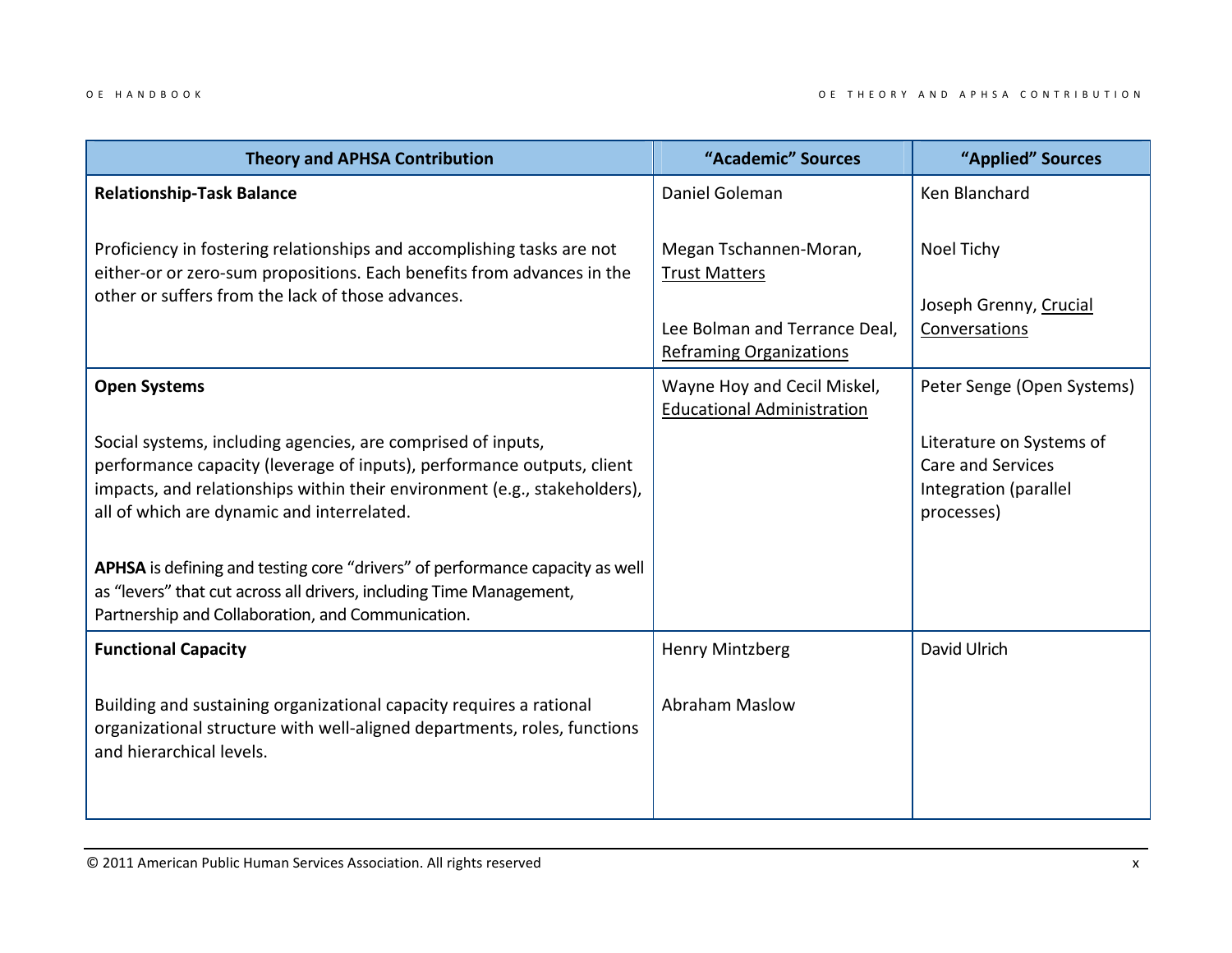| APHSA is defining and testing a model through which organizational<br>activity and the capacity and credibility of its strategic support functions<br>can best be understood and improved.<br>APHSA is defining and testing a range of effectiveness indicators for<br>building an organization's workforce, data and analysis, finance, quality,<br>and service capacities. |                                                                       |                                                                          |
|------------------------------------------------------------------------------------------------------------------------------------------------------------------------------------------------------------------------------------------------------------------------------------------------------------------------------------------------------------------------------|-----------------------------------------------------------------------|--------------------------------------------------------------------------|
| <b>Experiential Learning</b><br>Learning is accomplished best by reflecting on one's own concrete                                                                                                                                                                                                                                                                            | John Dewey<br>Chris Argyris (double-loop                              | "Knowing-Doing Gap",<br>"Learning by Doing," and<br>"Execution" (Harvard |
| experiences, forming new ideas about them, making specific changes to<br>one's actions and behaviors, considering the impact of those changes,                                                                                                                                                                                                                               | learning)                                                             | <b>Business Review)</b>                                                  |
| and making related adjustments. This process constitutes an ongoing<br>cycle when it works effectively.                                                                                                                                                                                                                                                                      | David Kolb and Roger Fry<br>(single-loop learning)                    | Kaplan and Norton<br>W.E. Deming                                         |
| APHSA is defining and testing methods for removing barriers to and<br>enabling experiential learning for teams of adult professionals, including<br>working inductively and "inside-out."                                                                                                                                                                                    | <b>Malcolm Knowles</b>                                                | Six Sigma                                                                |
| APHSA is defining and testing how experiential learning can be<br>combined with classroom-based training for maximum impact on<br>performance.                                                                                                                                                                                                                               | Cognitive Learning and<br>Development Theories (e.g.,<br>Jean Piaget) | Literature on Therapeutic<br>Practice (a parallel process)               |
| <b>Readiness</b>                                                                                                                                                                                                                                                                                                                                                             | Anita Barbee                                                          | See Why CEOs Fail, Fortune,<br><b>June 1999</b>                          |
| Readiness to learn, change and perform differently progresses through<br>stages of awareness, application, success, and internalization.                                                                                                                                                                                                                                     |                                                                       | See Good to Great                                                        |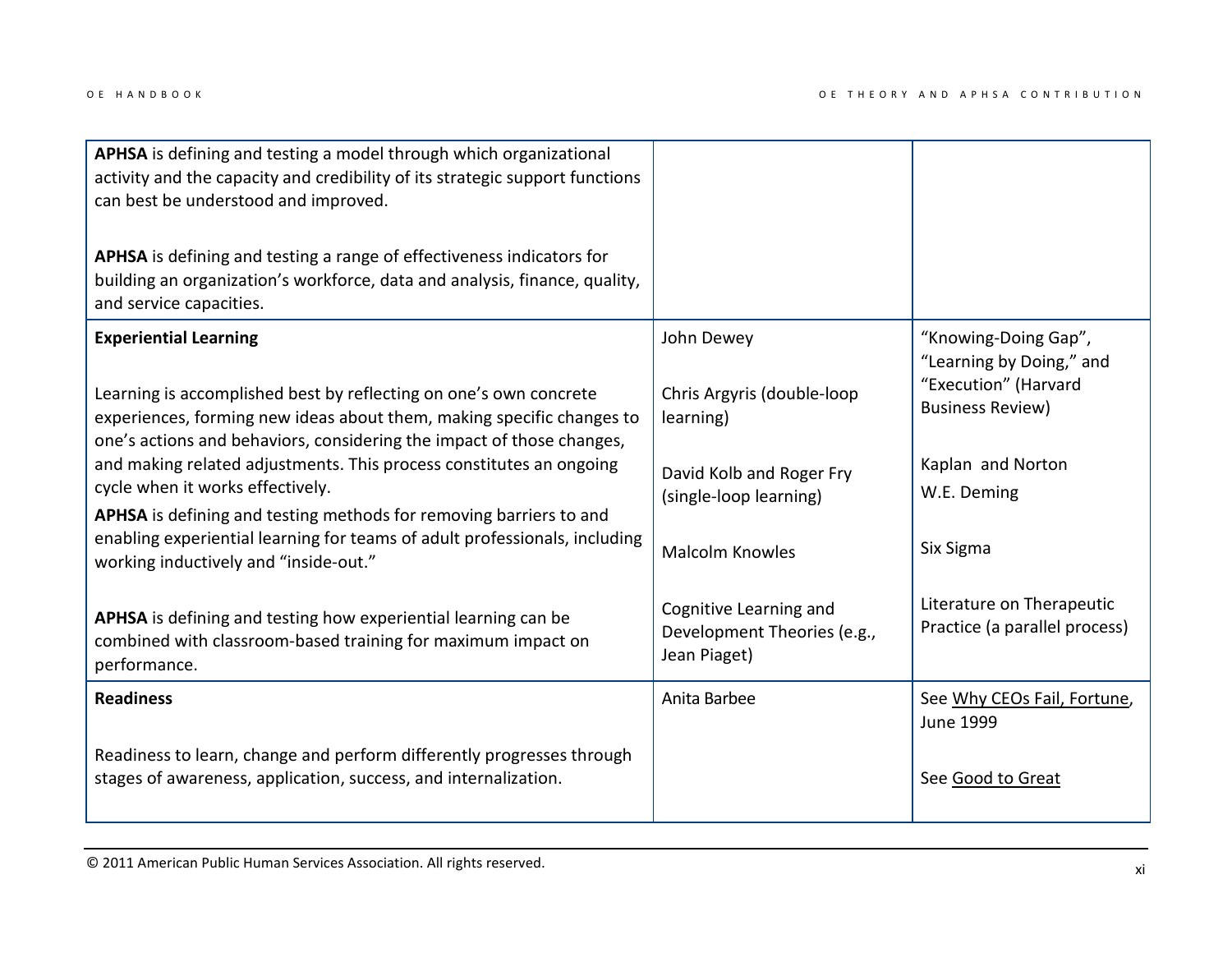| APHSA is defining and testing a model for determining a client's<br>readiness and the appropriate type of engagement for them to progress<br>through readiness stages.                                                                                                                              |                                                                       | Peter Senge (Learning<br>Organizations)                                             |
|-----------------------------------------------------------------------------------------------------------------------------------------------------------------------------------------------------------------------------------------------------------------------------------------------------|-----------------------------------------------------------------------|-------------------------------------------------------------------------------------|
| APHSA is also defining and testing factors for readiness to apply and<br>become self-sufficient with ongoing experiential learning.                                                                                                                                                                 |                                                                       |                                                                                     |
| <b>Empowerment</b>                                                                                                                                                                                                                                                                                  | <b>Rensis Likert</b>                                                  | Peter Drucker                                                                       |
| Energy and buy-in for change aligned to system goals are achieved best<br>through enabling discretion within clear and healthy boundaries.                                                                                                                                                          | National Implementation<br>Research Network (NIRN)                    | Literature on Therapeutic<br>and Family Engagement<br>Practices (parallel processes |
| APHSA is defining and testing specific techniques for clients to use in<br>creating a culture of empowerment.                                                                                                                                                                                       |                                                                       |                                                                                     |
| <b>Impact Evaluation</b>                                                                                                                                                                                                                                                                            | Michael Fullan, Leading in a<br><b>Culture of Change</b>              | The Making of an Expert,<br>HBR, July-August '07                                    |
| Professional development interventions should not be evaluated as<br>products with presumed cause and effect links between participant<br>satisfaction, participant retention of concepts and knowledge, later<br>participant performance, and impact on the overall organization and<br>customers. | Donald Kirkpatrick (see for a<br>formative but contrary<br>viewpoint) |                                                                                     |
| APHSA will be defining and testing an alternative to the Kirkpatrick<br>model for evaluating staff development and training efforts, based on<br>the precept that the impact of professional development services must<br>be focused on participant performance itself.                             |                                                                       |                                                                                     |

© 2011 American Public Human Services Association. All rights reserved. <br>xii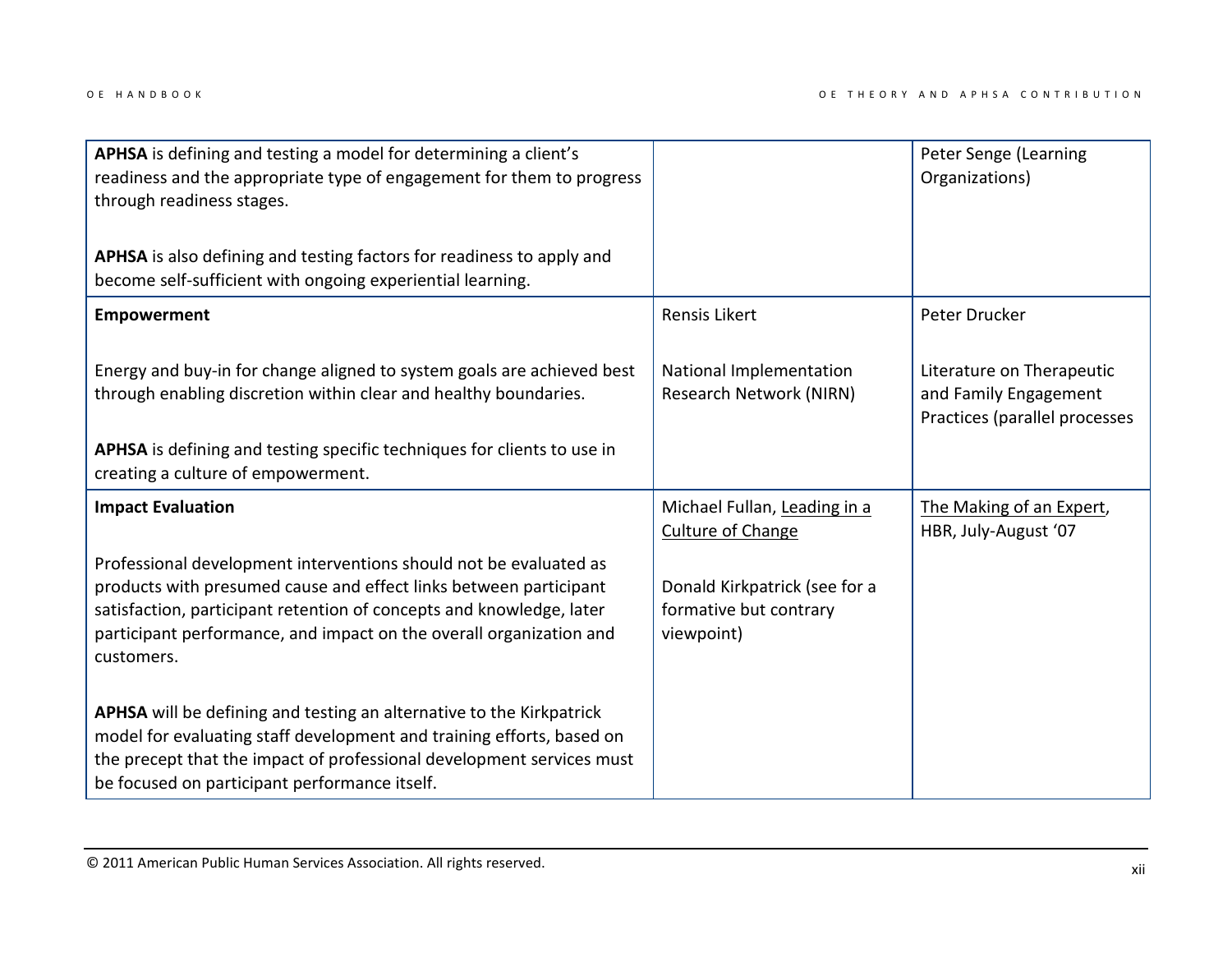| <b>Facilitation</b>                                                                                                                                                                                                        | <b>Expectancy Theory</b>                           | <b>Tim Gallwey</b> |
|----------------------------------------------------------------------------------------------------------------------------------------------------------------------------------------------------------------------------|----------------------------------------------------|--------------------|
| Effective consulting and facilitation rely on participant safety, energy, induction and<br>context focus, leading to participant accountability, deduction and more systemic<br>generalizations and connections over time. | Mihaly Csikszentmihalyi's<br>Theory of Flow        |                    |
| APHSA is defining and testing specific, replicable techniques for facilitation along<br>these lines.                                                                                                                       | Amy Edmondson's Safety<br>and Accountability Model |                    |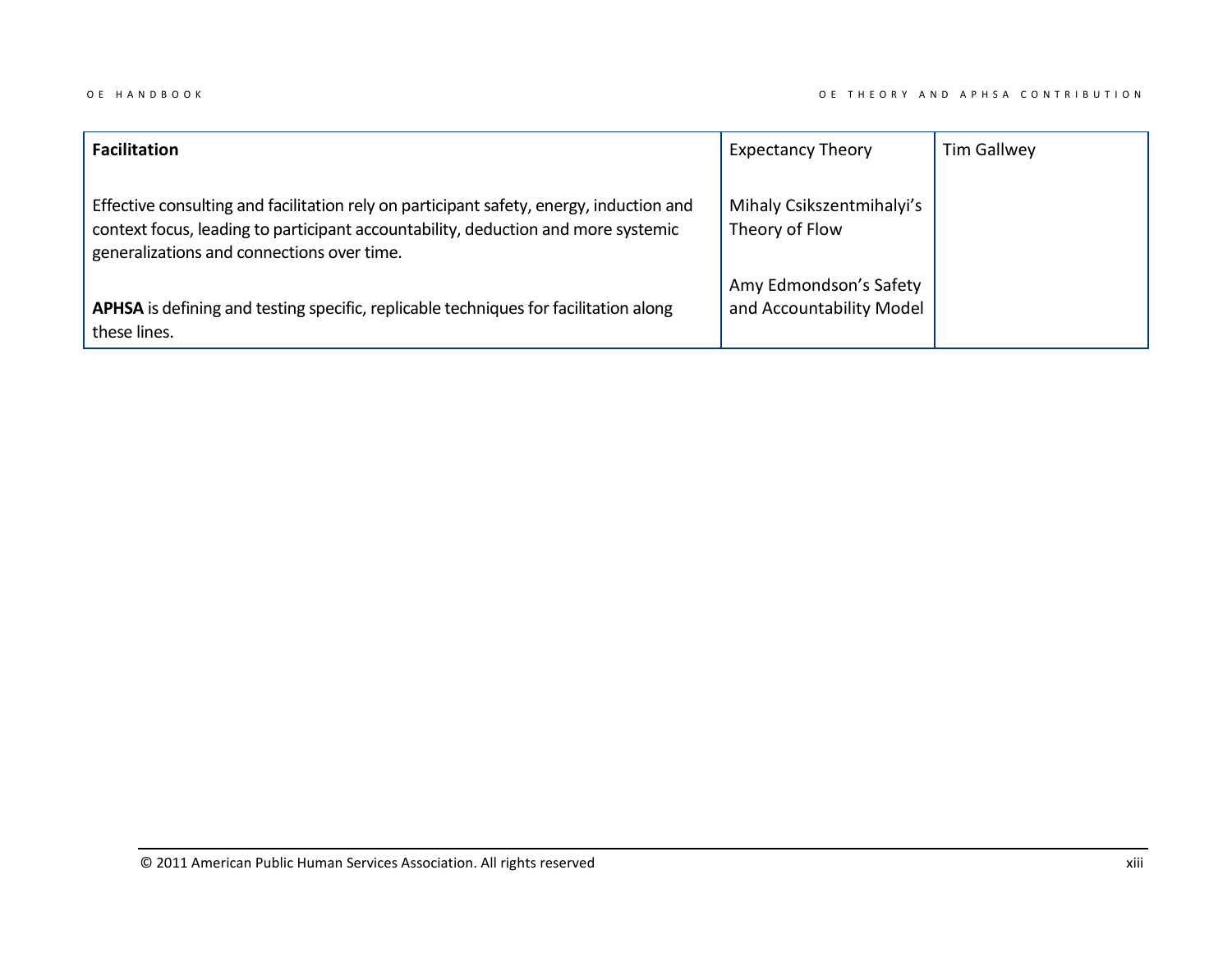Based on the theoretical and field practice perspectives in the table above, we have developed the models, tools, and methods that make up the APHSA OE framework for continuously improving agency performance and performance capacity. Key OE models include the following:

- 1. DAPIM<sup>™</sup> model, which identifies the steps of systematic continuous improvement (Define, Assess, Plan, Implement, Monitor);
- 2. Organizational System model, which identifies how the major work of organizations leads to positive outcomes for their clients;
- 3. Pyramid of Influence model, which identifies how strategic support functions build capacity and credibility through Operations, Key Processes, Structure and Culture, and Strategy work;
- 4. Learning by Doing, which identifies how adults learn through concrete experience and structured reflection; and,
- 5. Readiness model, which identifies indicators of organizational preparedness for OE work.

The learning by doing model was first developed by David Kolb; the other models were developed by the OE team. The application of these models and the tools that translate them into practice are explained later in this handbook.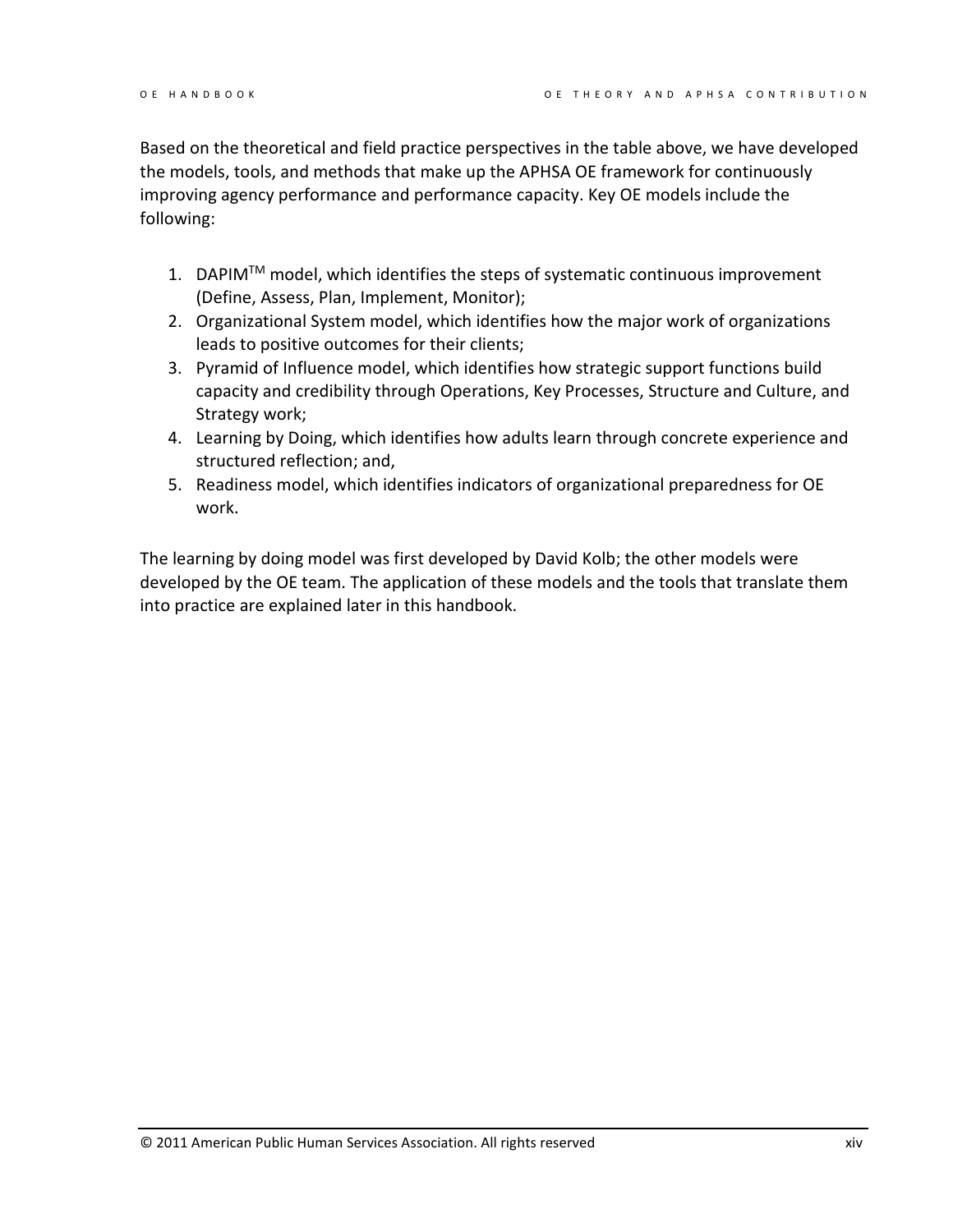

## Purpose of the Organizational Effectiveness **Handbook**

The Organizational Effectiveness Handbook (OE Handbook) is a compilation of tools and materials developed by APHSA's OE team since early 2004. The OE Handbook has multiple purposes and uses based on the individual needs of our clients. The overarching purpose of the handbook is to help an organization make continuous improvement a way of doing business.

The OE Handbook can be used in its entirety by facilitator(s) (either internal or external to the organization) guiding an organization through a continuous improvement effort. The handbook can also be used in smaller pieces, as individual chapters are designed to enable facilitators and/or leadership teams to drive continuous improvement in specific parts of their organization or in areas of particular challenge.

Whichever use the client chooses, it is important to understand that aspiring OE facilitators and/or leadership teams cannot simply read the OE Handbook and be prepared to implement OE. Through years of work with state and local human services agencies, APHSA has found that the best way to learn continuous improvement is through a live learning by doing process in which experienced facilitators help participants draw on their knowledge and background to troubleshoot a real life situation in a hands-on way. Through this experience, participants become familiar with the models, tools, and templates in the OE Handbook and see how they play out in real life situations. After experiencing the continuous improvement process firsthand, the participant newly proficient in OE can return to the handbook again and again as a now familiar resource when facilitating and/or leading continuous improvement efforts.

# Introduction to Organizational Effectiveness

Organizational Effectiveness (OE) is a systemic and systematic approach to continuously improving an organization's performance, performance capacity and client outcomes. "Systemic" refers to taking into account an entire system or in the case of OE an entire organization; "systematic" refers to taking a step-by-step approach. In simple terms, therefore, OE is a step-by-step approach to continuously improving an entire organization.

Organizations operate as systems that are made up of the following interconnected moving parts: the aim of the organization (strategy) shared and seen as important by staff within the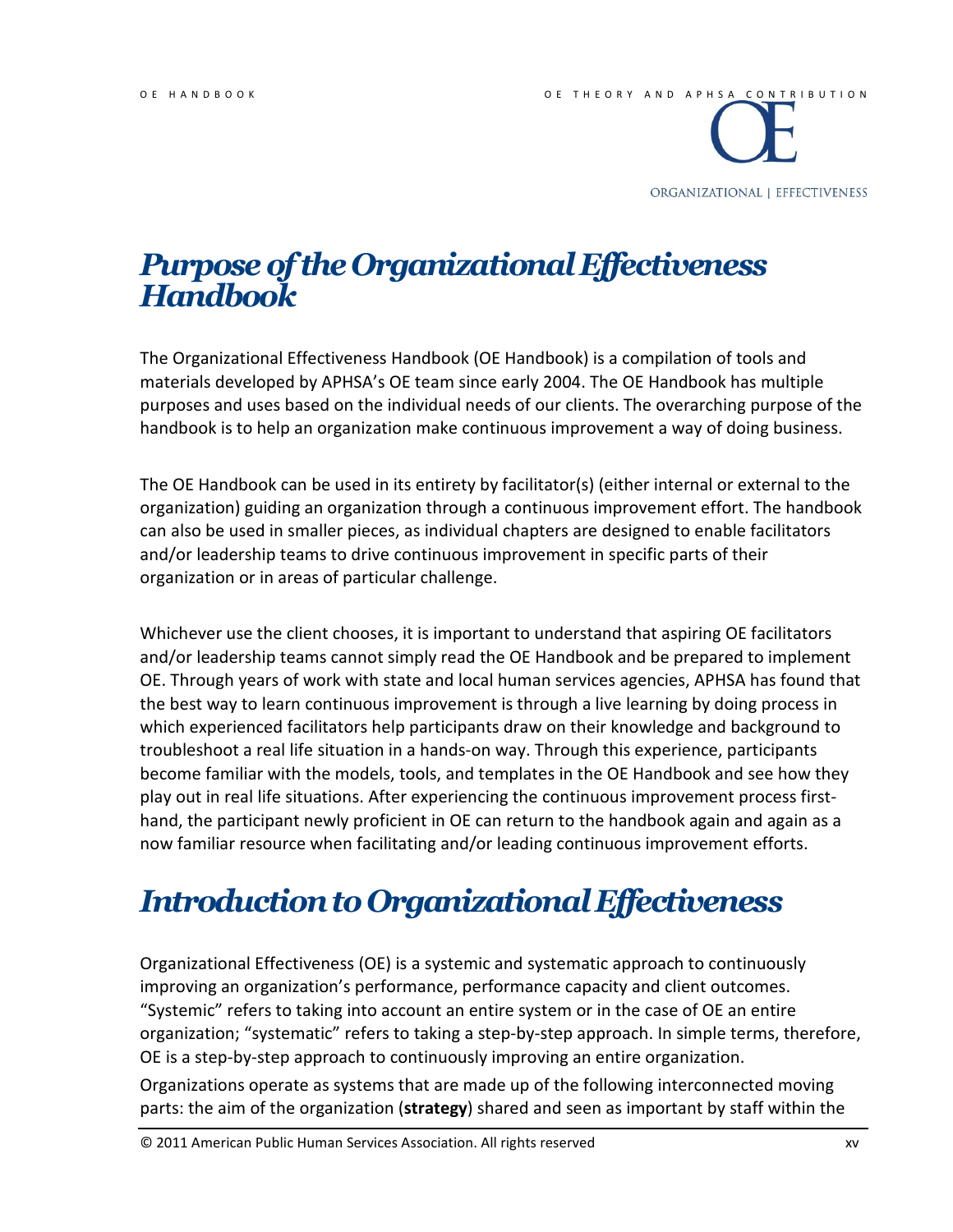organization and stakeholders external to the organization; resources put into the organization to achieve the strategy (inputs); ability the organization has to advance toward outcomes using available resources (performance capacity); activities of the organization towards outcomes (performance actions); results of system performance (outputs); changes in lives as a result of system performance (outcomes); and feedback from clients, staff, partners, key other stakeholders, and the community about how well the organization is achieving its desired outputs and outcomes (feedback from the environment). Feedback drives continuous improvement of strategy, which in turn drives continuous improvement of inputs, performance capacity, and performance actions, which in turn drives continuous improvement of outputs and outcomes.

| <b>DAPIM<sup>TM</sup>MODEL</b> |
|--------------------------------|
| <b>DEFINE</b>                  |
| <b>ASSESS</b>                  |
| <b>PLAN</b>                    |
| <b>IMPLEMENT</b>               |
| <b>MONITOR</b>                 |

APHSA has developed a systematic approach called the "DAPIMTM" approach to continuous improvement that enables real life work teams to drive continuous improvement. The approach involves defining priority improvements in operational terms; assessing observable, measurable strengths and gaps and identifying root causes and general remedies for priority gaps; planning quick wins, mid-term, and longer-term improvements; **implementing** action plans while managing communication and capacity; and, monitoring progress, impact, and lessons learned impact for accountability and on-going adjustments.

The seven interconnected parts of the organizational system and five steps of the DAPIM<sup>TM</sup> continuous improvement approach contain within them many discrete tasks and individual and group areas of work. All organizations have strengths and gaps across this array of systematic and systemic work. This handbook is designed to help organizations leverage their strengths, close their gaps, and continuously improve across all areas of work.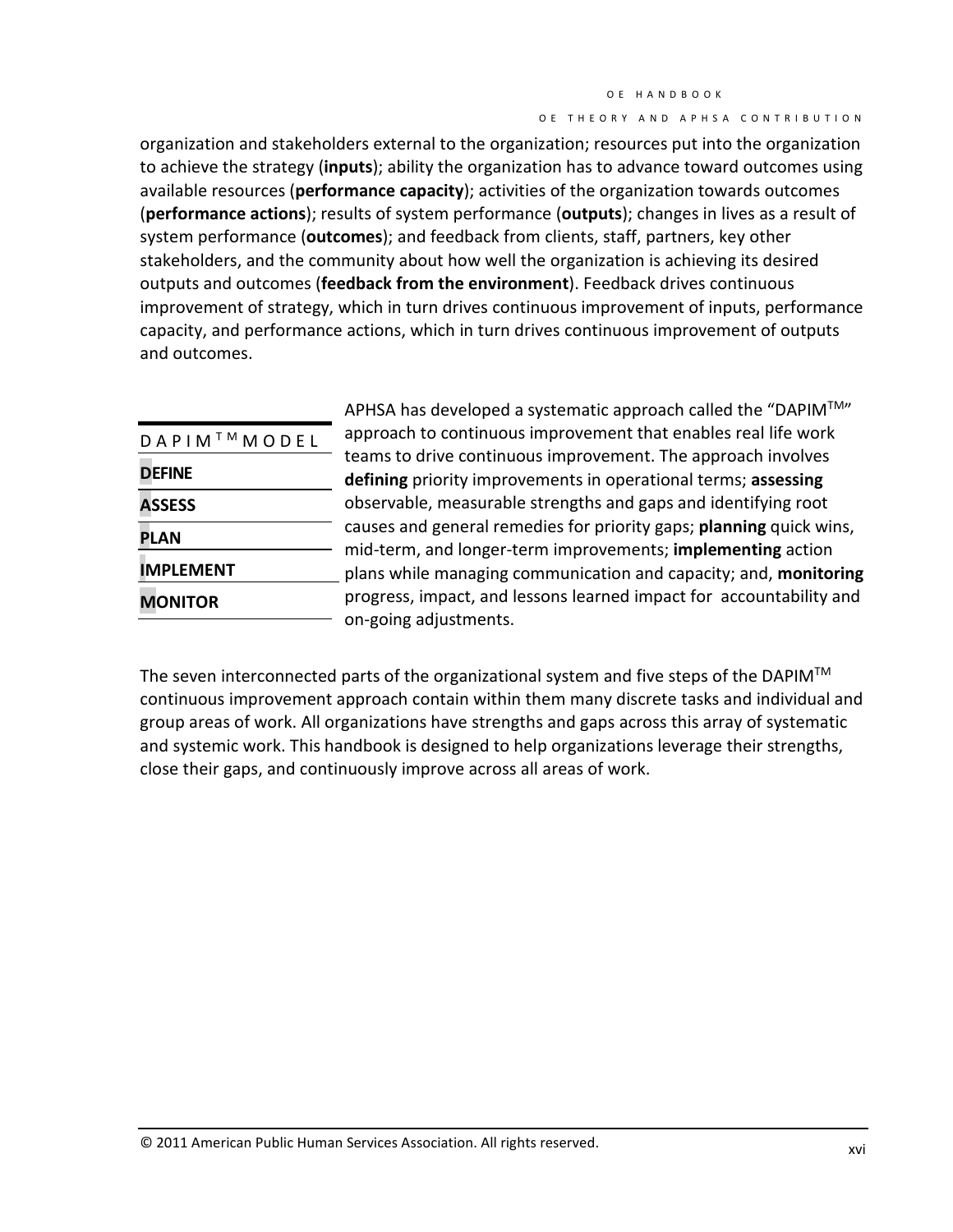O E THE ORY AND APHSA CONTRIBUTION

## Overview of the Organizational Effectiveness Handbook

|                    | The OE Handbook is divided into four major chapters:                  |  |
|--------------------|-----------------------------------------------------------------------|--|
| OE HANDBOOK        |                                                                       |  |
| Chapter I          | <b>Chapter One: Systemic Continuous Improvement Work</b>              |  |
| <b>Chapter II</b>  | <b>Chapter Two: Systematic Continuous Improvement Work</b>            |  |
| <b>Chapter III</b> | <b>Chapter Three: Facilitating Continuous Improvement</b>             |  |
| <b>Chapter IV</b>  | <b>Chapter Four:</b> Continuously Improving from the Inside Out - Tip |  |
|                    | Sheets, Templates, Tools, and Resources                               |  |

Chapter One: Systemic Continuous Improvement Work introduces facilitators and leadership teams to models, tools, templates, and methods to assess strategic readiness through reflective thinking and define the aim and game plan of the organization through strategic planning. It provides more detailed guidance on how to define particularly challenging aspects of strategy – vision/mission/values, organizational roles, and use of strategic support functions. Resulting work products include a high level organizational assessment and a strategic playbook. The assessment identifies the organization's strengths, gaps, and priorities for systematic continuous improvement at a high level. The strategic playbook outlines what the organization is, what it intends to do and why, how it will do it, and what it needs to succeed.

Chapter Two: Systematic Continuous Improvement Work introduces facilitators and leadership teams to the DAPIM<sup>™</sup> and learning by doing approaches to systematic continuous improvement. Teams engaged in a facilitated learning by doing project or institute become familiar with models, tools, templates, and methods to continuously improve in priority areas, e.g., those identified using chapter one. Work products include the development and implementation of rapid and long-term continuous improvement plans as well as related communication and capacity plans. Participants also learn and practice monitoring techniques to assess their progress and adjust their continuous improvement work as needed.

Chapter Three: Facilitating Continuous Improvement introduces facilitators to the art and science of continuous improvement facilitation. This chapter can benefit organizations seeking to develop in-house facilitation teams, training organizations aiming to become more consultative and facilitative in their practice, and organization leaders seeking to strengthen their own facilitation skills. Participants are introduced to markers of effective facilitation, the flow of continuous improvement projects using the DAPIM™ approach, typical challenges OE

© 2011 American Public Human Services Association. All rights reserved.